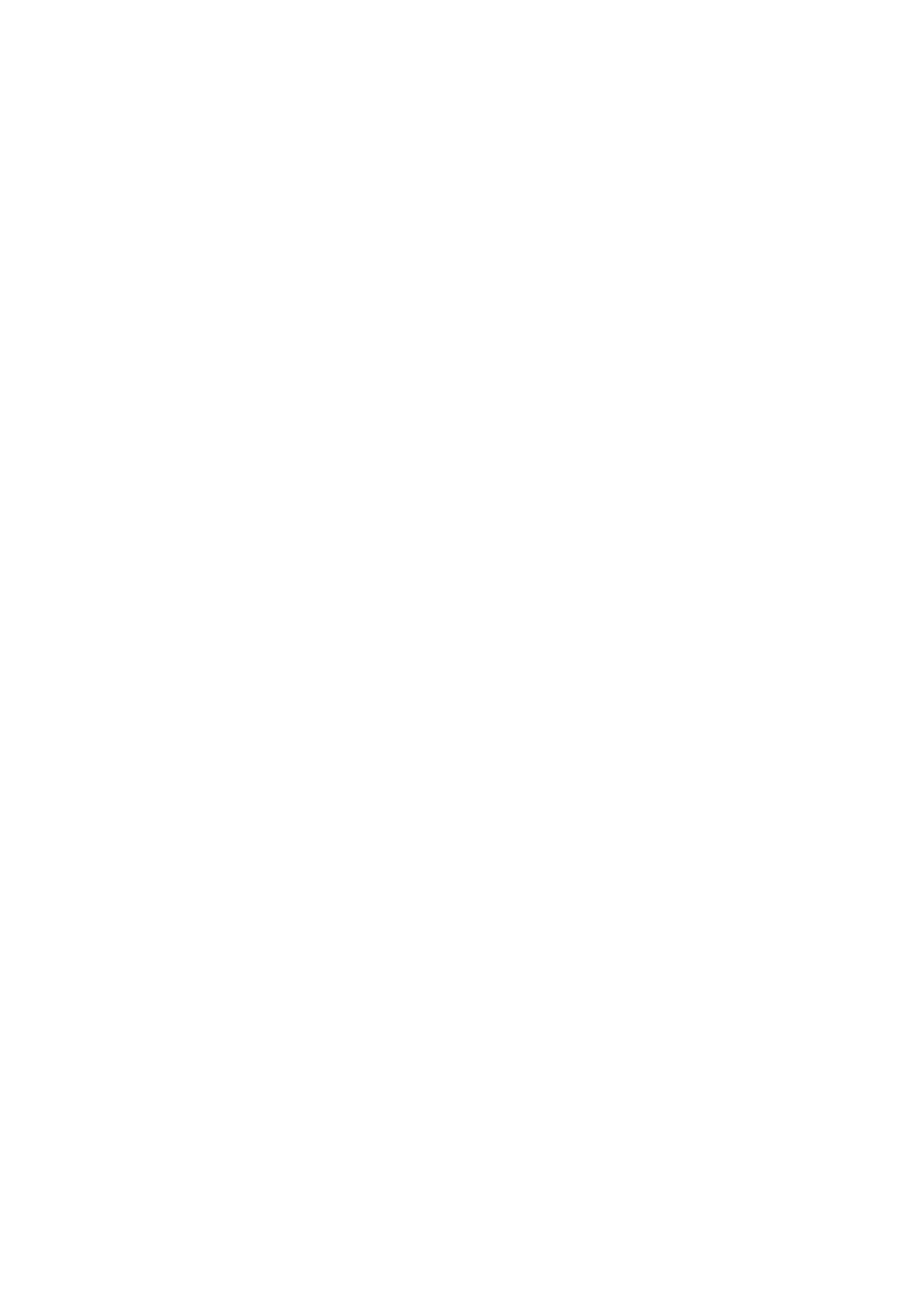

# Index

 $\mathbf{S}$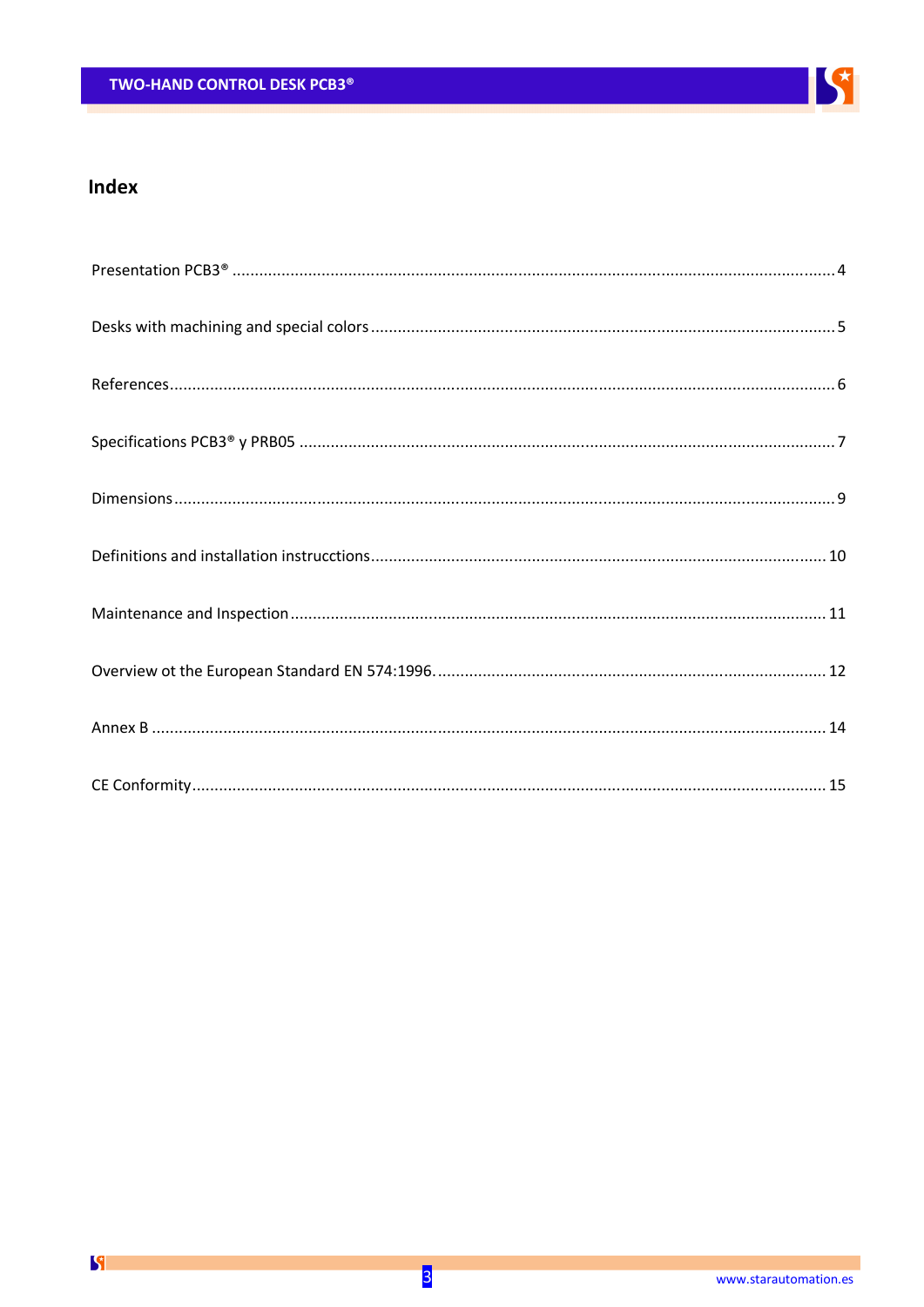

### **Presentation PCB3®**

The Control requires at least a synchronous action by both hands to release and maintain the operation of a machine or machine elements as long as there are dangerous situations, assuring in this way only the protection of this operator.

#### **DESCRIPTION PCB3®**

- **E** Smelted-aluminum cover-part with a protection lid over each pushbutton.
- **Available with reserved holes for additional pushbuttons of Ø22.5 mm** (see Selection table of references).
- Delivered with an Ø20 mm ergonomic head tube made of polished stainless steel to facilitate the operation of the buttons from different positions.
- $\blacksquare$  Bottom base cast aluminum with central opening of 200x90 mm for cables entries.
- **Prepared to be mounted directly on adjustable metal foot PRB05.**
- **2** mm thickness rubber sealing between base and cover to protect the terminals against dust, oil and water
- **IFF** IP65 protection with supplied pushbuttons.
- **Standard paint orange RAL 2003 (other versions on request).**
- **Weight: 5Kg.**
- Standard paint orange RAL 2003 (other versions on request).

#### **PUSHBUTTONS**

#### **Two-hand control:**

2 black pushbuttons Ø60 mm (mushroom type) with contact block (1NO + 1NC).

#### **Emergency Stop device**

1 red pushbutton  $\emptyset$ 40 mm (mushroom type) with blocking device, pushturn for unlocking, contact block (2NC), delivered with Ø60 mm Emergency Stop label, yellow and English black letters (others languages under request).

#### **Manufactures:**

Rockwell, (others manufactures under request).

**4 PVC blockages**, black color and Ø22,5 mm with reserved holes option**.**



K

# **PCB3/P**

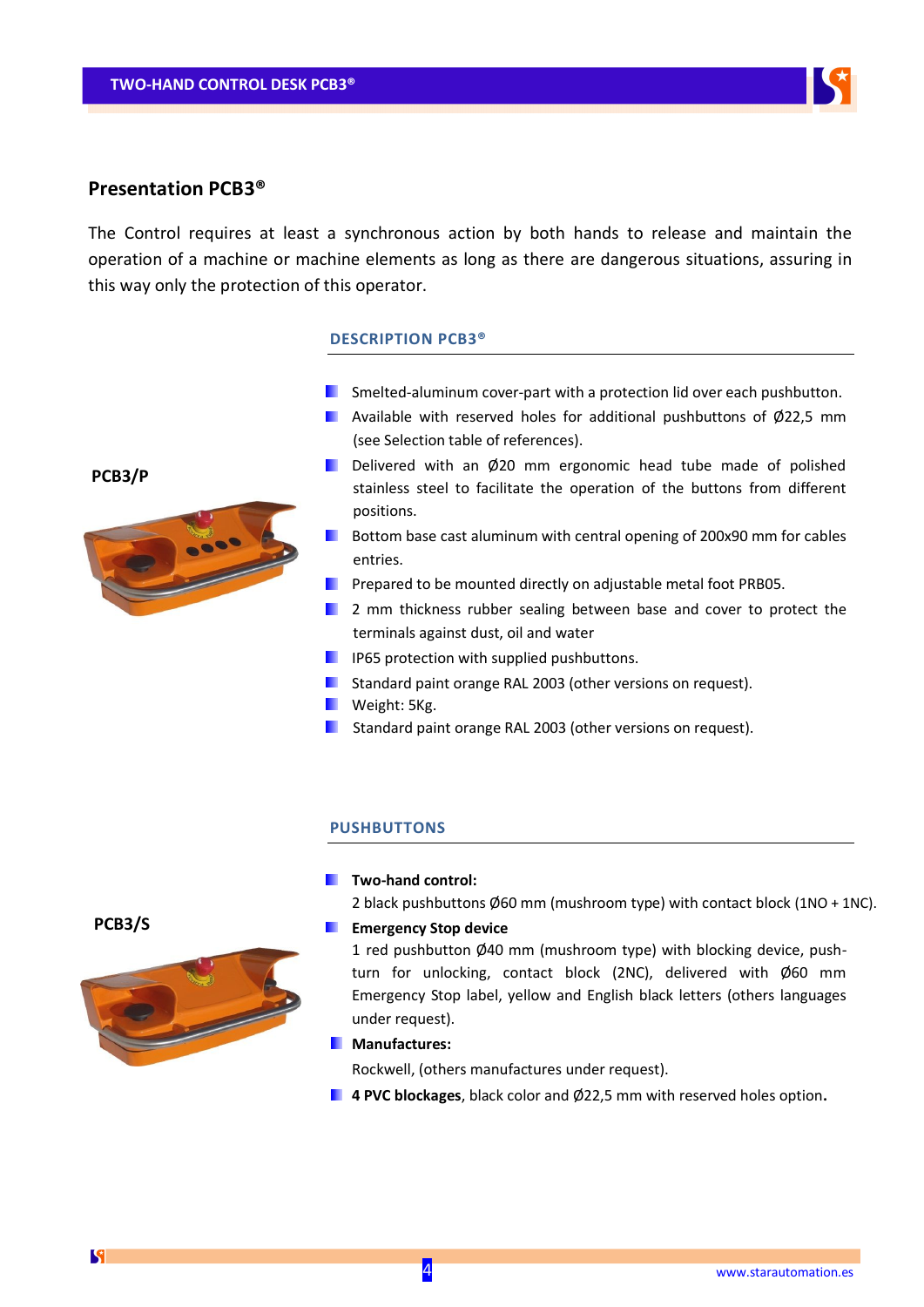

# **Desks with machining and special colors**

On request is possible to provide units with special characteristics or factory preassembled

#### **SPECIAL APLICATIONS**



# **Metal foot with adjustable height PRB05, for PCB3® installation**

Adjustable feet can be used for PCB3® installation and for many other uses.



 $\mathbf{K}$ 

#### **DESCRIPTION PRB05**

- $\blacksquare$  Two telescopic tubes of Ø55 and Ø60 mm with a lever to fix the selected height angle and turn position.
- $\blacksquare$  Two cable entries at bottom side and an Ø48 mm PVC cone at the top to retain the cables.
- A plate of 200x90x3 mm on top side prepared to assemble the PCB3<sup>®</sup>, and lever for the inclination adjustment.
- A robust and stable base plate with two  $\emptyset$ 10,5 mm holes to set the metal foot on the floor.
- $\blacksquare$  The PRB05 base plate is prepared to accept two foot control unit.
- **Steel made.**
- Standard paint RAL2003 orange textured.
- **Weight: 9,2 Kg.**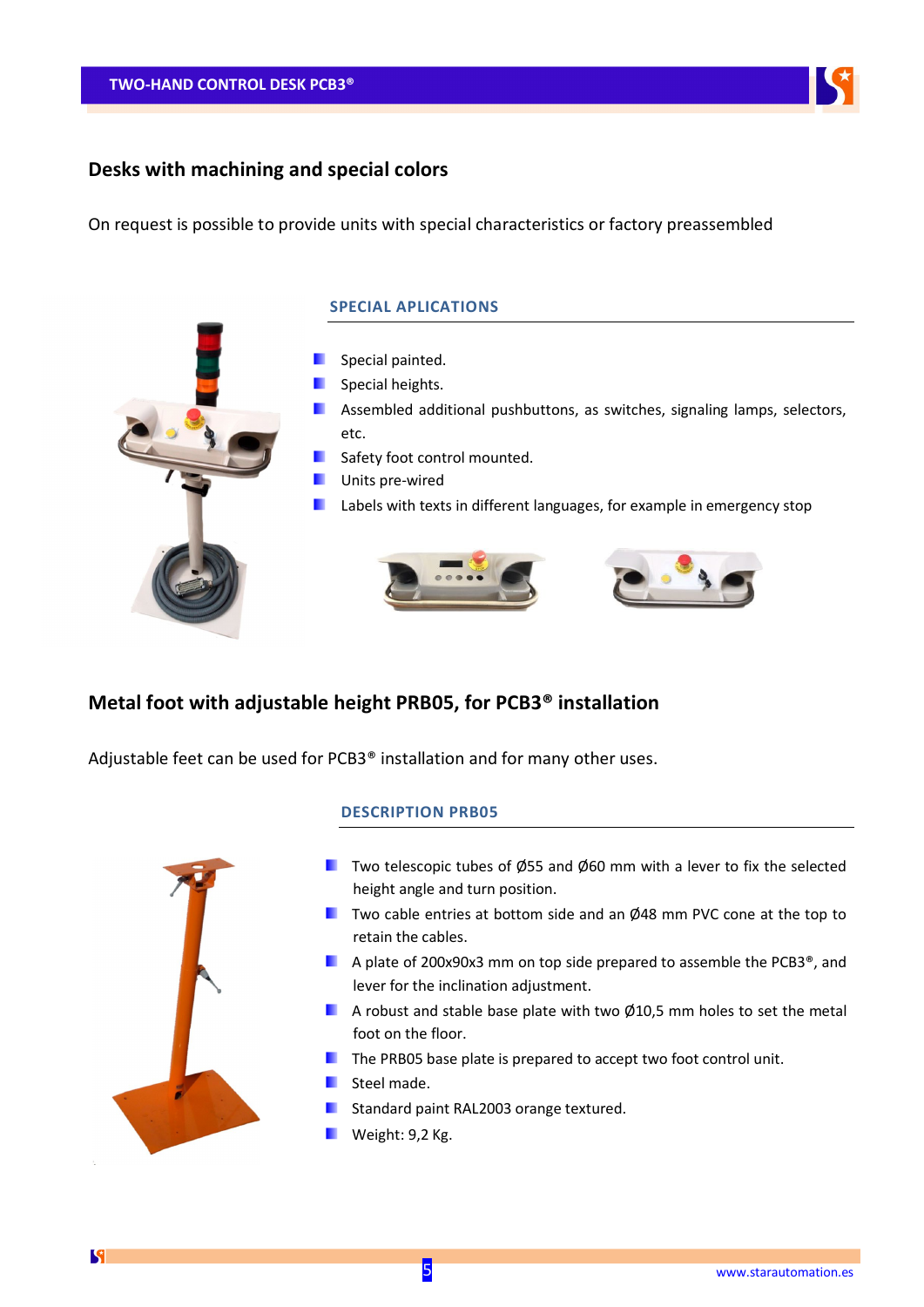

# **References**

| <b>Type</b> | <b>Emergency Stop</b>                                                                         | <b>Control Pushbuttons</b>                                                                         | <b>Accessories</b>                                                                                                    | <b>Order Ref.</b> |
|-------------|-----------------------------------------------------------------------------------------------|----------------------------------------------------------------------------------------------------|-----------------------------------------------------------------------------------------------------------------------|-------------------|
| PCB3/SS     | 1 drill hole of<br>$Ø22.5$ mm                                                                 | 2 holes of<br>$Ø22.5$ mm                                                                           |                                                                                                                       | PCB3/SS           |
| PCB3/S      | 1 red E-Stop Push Button<br>Ø40 mm Mushroom type<br>Push-turn for unlocking<br>$NC + NC$      | 2 black E-Stop Push Button<br>Ø60 mm Mushroom type<br>$NC + NA$<br>Slow double make<br>and break   |                                                                                                                       | PCB3/S            |
| PCB3/N      | 1 drill hole of<br>$Ø22.5$ mm                                                                 | 2 drill holes of<br>$Ø22.5$ mm                                                                     | 4 drill holes with rubber<br>plug of $\emptyset$ 22,5 mm                                                              | PCB3/N            |
| PCB3/P      | 1 red E-Stop Push Button<br>Ø40 mm Mushroom<br>Push-turn for unlocking<br>$NC + NC$           | 2 black E-Stop Push Button<br>Ø60 mm Mushroom type<br>$NC + NA$ .<br>Slow double make<br>and break | 4 drill holes with rubber<br>plug of<br>$Ø22,5$ mm                                                                    | PCB3/P            |
| PCB3/S-NE   | 1 red E-Stop Push Button<br>Ø40 mm Mushroom type<br>Push-turn for unlocking<br>NC (pneumatic) | 2 black E-Stop Push Button<br>Ø40 mm Mushroom type<br>NA (pneumatic)                               | Pneumatic control relay<br>for two hand control<br>EN574: type IIIA                                                   | PCB3/S-NE         |
| PCB3/P-NE   | 1 red E-Stop Push Button<br>Ø40 mm Mushroom type<br>Push-turn for unlocking<br>NC (pneumatic) | 2 black E-Stop Push Button<br>Ø40 mm Mushroom type<br>NA (pneumatic)                               | 4 drill holes with rubber<br>plug of Ø22,5 mm<br>Pneumatic control relay<br>for two hand control<br>EN574 : type IIIA | PCB3/P-NE         |

| <b>Type</b>  | <b>Base plate</b> | <b>Height</b><br>(PCB3 <sup>®</sup> installed) | <b>Accesories</b>                   | <b>Order Ref.</b> |
|--------------|-------------------|------------------------------------------------|-------------------------------------|-------------------|
| <b>PRB05</b> | 435 x 360 x 6 mm  | $720 - 1170$ mm                                | 2 safety foot control<br>(optional) | <b>PRB05</b>      |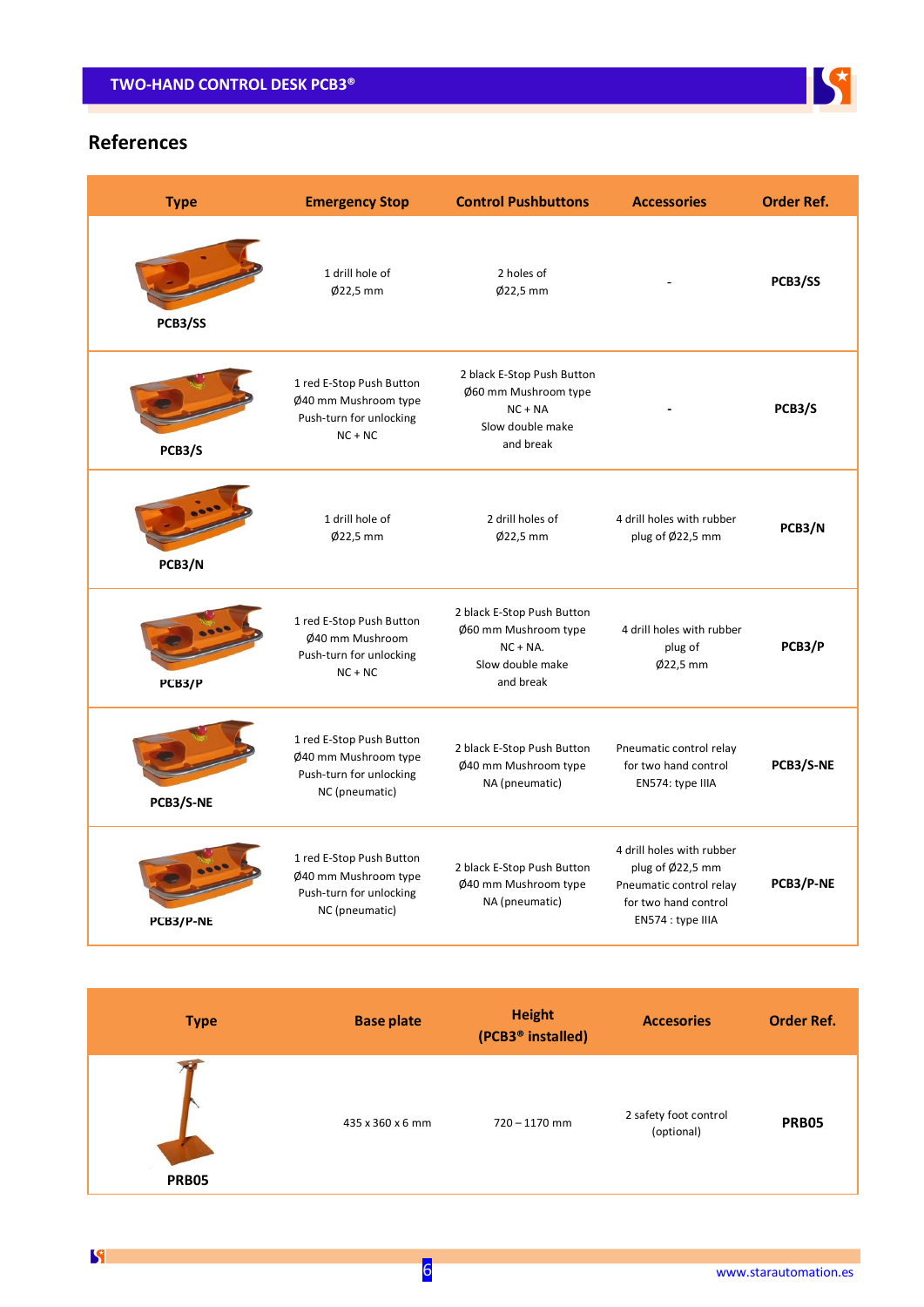

# **Specifications PCB3®**

| <b>Constructive</b>                |      |                            |
|------------------------------------|------|----------------------------|
| <b>Conformity</b>                  |      | <b>EN 574</b>              |
| <b>Materials</b>                   | Body | Smelted Aluminum           |
|                                    | Bar  | Stainless Steel (AISI 304) |
|                                    | Seal | Rubber 2 mm                |
| Weight                             |      | $5$ kg                     |
| Color                              |      | Orange RAL 2003            |
| <b>Dimensions</b>                  |      | See page 9                 |
| <b>Electrical Shock Protection</b> |      | IP 65                      |

| <b>Electrical pushbuttons</b><br>(Rockwell 800FP series) |                          | PCB3/S, PCB3/P                                                                            |
|----------------------------------------------------------|--------------------------|-------------------------------------------------------------------------------------------|
| <b>Certifications</b>                                    |                          | <b>CE</b>                                                                                 |
| Conformity                                               |                          | NEMA ICS-5, UL 508, EN ISO 13850, EN 60947-1, EN<br>60947-5-1, EN 60947-5-4, EN 60947-5-5 |
| <b>Terminal identification</b>                           |                          | IEC 60947-1                                                                               |
| <b>RoHS</b>                                              |                          | Yes                                                                                       |
|                                                          |                          |                                                                                           |
| <b>Mechanical durability</b>                             | EN60947-5-1 (Annex C)    | 10.000.000 cycles                                                                         |
| <b>Operating forces</b>                                  | <b>Emergency Stop</b>    | 43N                                                                                       |
|                                                          | Control pushbuttons      | 13N                                                                                       |
| <b>Temperature range</b>                                 | <b>Operation storage</b> | $-25+70°C$ (-13158°F)                                                                     |
|                                                          |                          | $-40+85°C$ (-40185°F)                                                                     |
| <b>Humidity</b>                                          |                          | 5095% RH from 2560°C (77140°F)                                                            |
| <b>Standard contact block ratings</b>                    |                          | A600, Q600                                                                                |
|                                                          |                          | 600V AC                                                                                   |
|                                                          |                          | AC 15, DC13 to IEC/EN 60947-5-1 and UL 508,17V, 5<br>mA min                               |
| <b>Thermal current</b>                                   |                          | 10 A max (40°C ambient) to UL508, EN 60947-5-1                                            |
| <b>Insulation voltage</b>                                |                          | 690V                                                                                      |
| Wire capacity                                            |                          | $0,752,5mm2$ (#1812 AWG)                                                                  |
| <b>Recommended tightening</b>                            |                          |                                                                                           |
| torque                                                   |                          | 0,70,9Nm                                                                                  |
| <b>External short circuit protection</b>                 |                          | 6 A type gL/gG cartridge fuse to EN 60269-2-1 or gN                                       |
|                                                          |                          | (Class J to UL 248-8 or Class C to UL 248-4)                                              |
| <b>Electrical shock protection</b>                       |                          | IP2X (finger safe conformity)                                                             |
| <b>Contact operation</b>                                 | N.O.                     | Slow double make and brake                                                                |
|                                                          | N.C.                     | Slow double make and brake - positive opening                                             |

 $\mathbf{S}$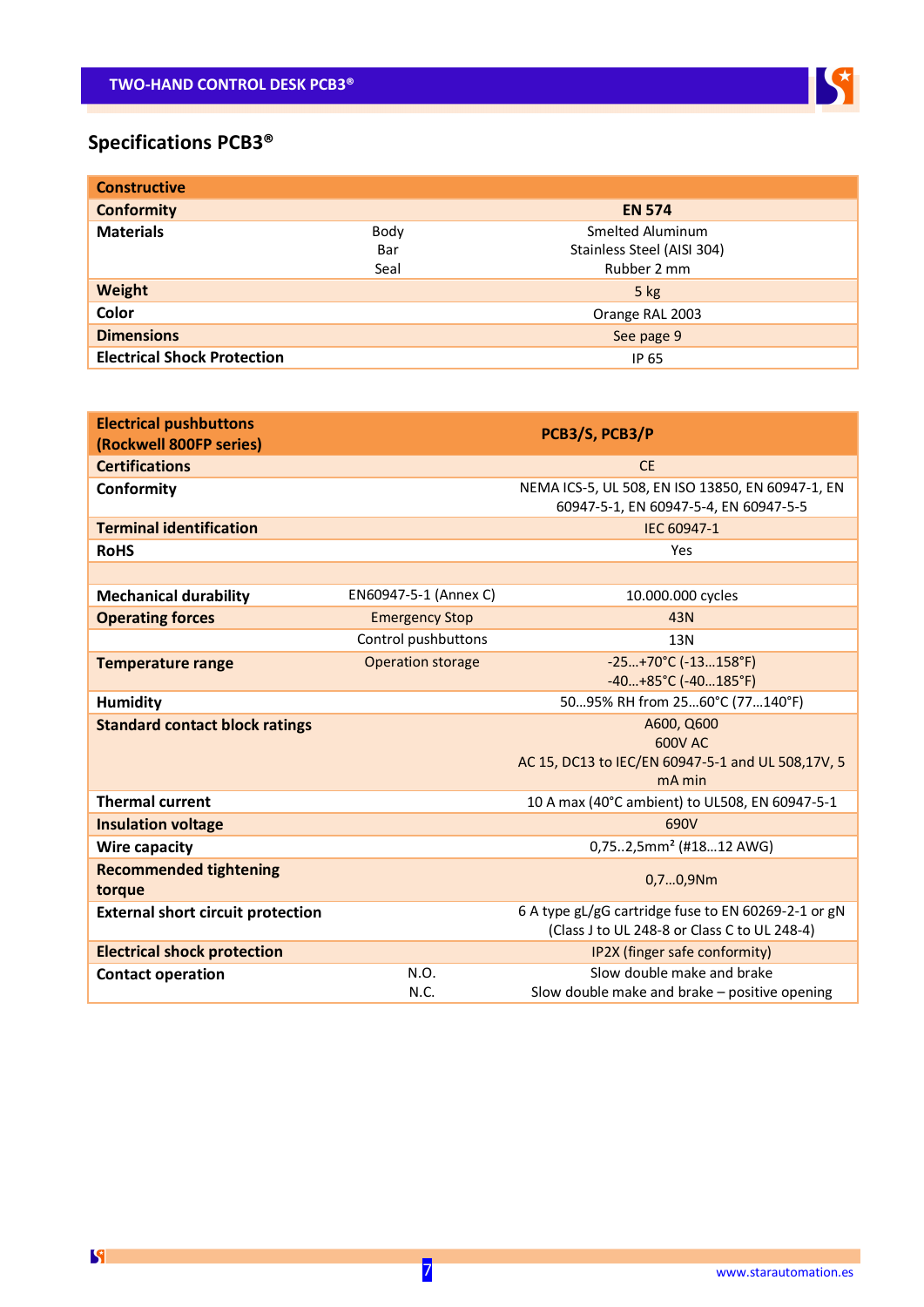

| <b>Pneumatic pushbuttons (Airon NEUMATIC)</b> |                                   | PCB3/S-NE, PCB3/P-NE                             |
|-----------------------------------------------|-----------------------------------|--------------------------------------------------|
| <b>Certifications</b>                         |                                   | <b>CE</b>                                        |
| Conformity                                    | Two-hand controller<br>(Included) | EN 574: type IIIA                                |
| <b>Working pressure</b>                       |                                   | 1 to 8 bar                                       |
| <b>Temperature range</b>                      | Operation<br>Storage              | $-15+60°C$ (5140°F)<br>$-40+85°C$ ( $-40185°F$ ) |
| <b>Flow</b>                                   | <b>ISO 6358</b>                   | $Qmax = 60$ $1/min$<br>$Qn = 30$ I/min           |
| <b>Connections</b>                            |                                   | $\varnothing$ 4 mm straight Push-in              |
| <b>Activation force (at 6 bar)</b>            | <b>Emergency Stop</b>             | 49N                                              |
| <b>Activation force (at 6 bar)</b>            | Control pushbuttons               | 8,5N                                             |

| <b>Relevant aspects of security</b>               |                                  |                                                                                                                                      |
|---------------------------------------------------|----------------------------------|--------------------------------------------------------------------------------------------------------------------------------------|
| <b>EN954-1</b>                                    |                                  | Cat. 4<br>(properly connected to a safety relay)                                                                                     |
| ISO 13849-1, ISO 13849-2:2003<br><b>IEC 62061</b> | <b>Emergency Stop</b><br>Circuit | B10d=100000, nop=365*<br>PL e, SIL 3, DCavg=99%, MTTFd=100 (High)<br>PFH [1/h]=2,47E-8<br>(properly connected to a safety relay)     |
|                                                   | Two hands control<br>circuit     | B10d=100000, nop=10512*<br>PL e, SIL 3, DCavg=99%, MTTFd=100 (High)<br>PFH $[1/h]=4.93E-8$<br>(properly connected to a safety relay) |

**\*** Data is based in the following numbers of operations: 1op/24 hrs, 24hrs/day, 365 days/year (Emergency Stop) 1op/50min., 24hrs/day, 365 days/year (Two hands control)

# **Specifications PRB05**

| <b>Constructive</b>   |      |                          |
|-----------------------|------|--------------------------|
| <b>Certifications</b> |      | <b>CE</b>                |
| <b>Materials</b>      | Body | Steel                    |
| Weight                |      | $9,2$ kg                 |
| Color                 |      | RAL 2003 Orange textured |
| <b>Dimensions</b>     |      | See page 9               |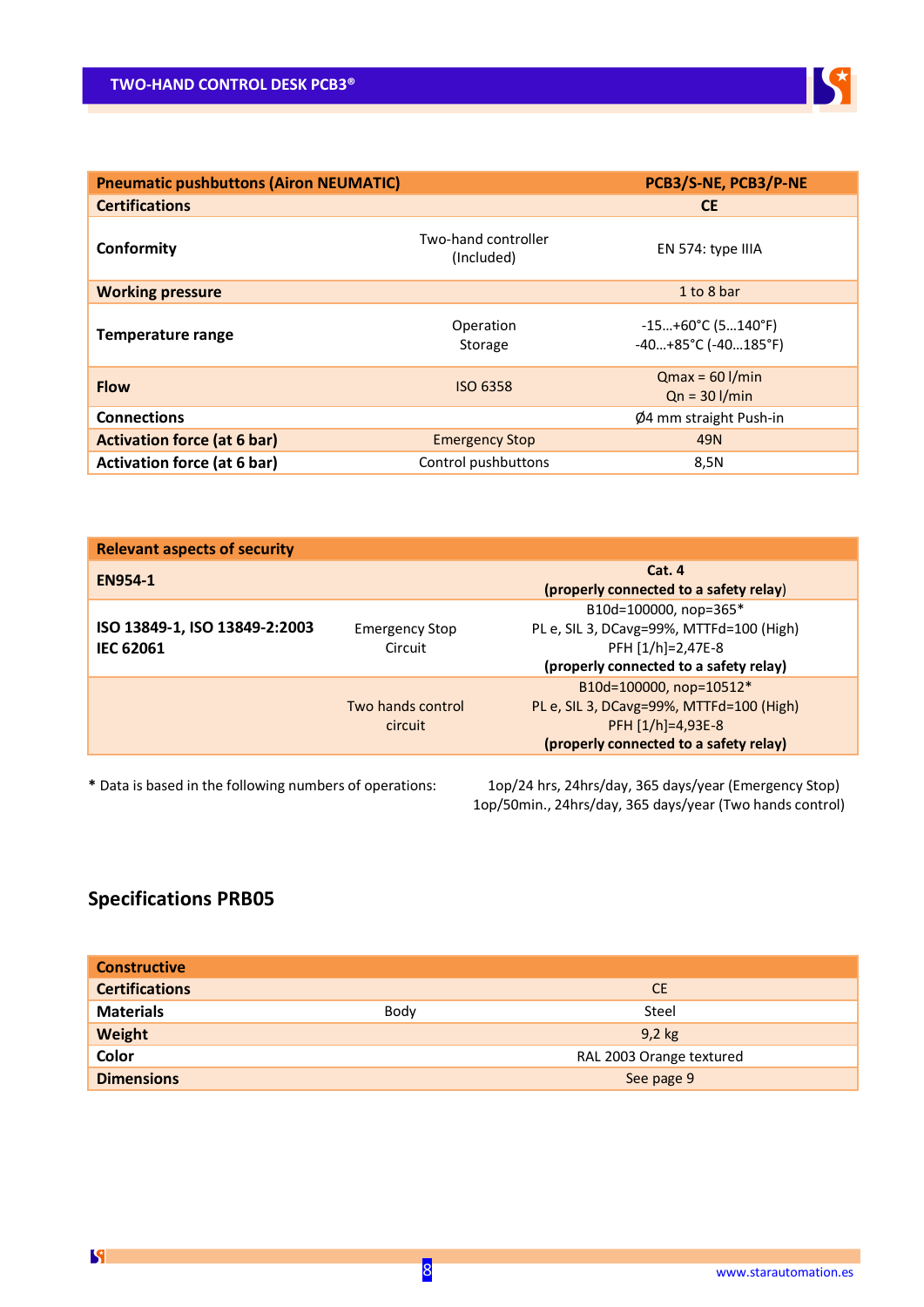# **Dimensions**

**PCB3/……**





**PRB05**





K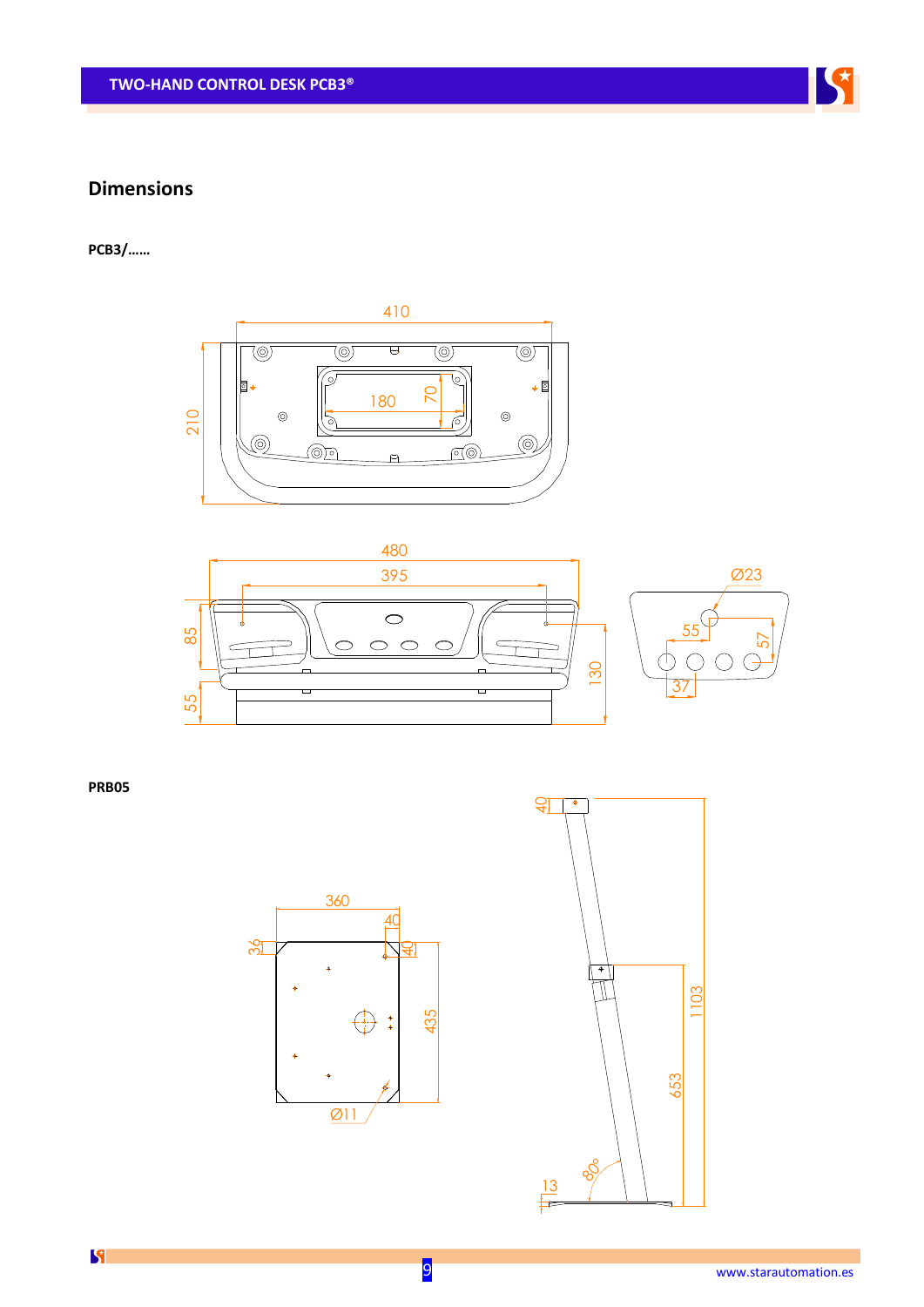# **Definitions and installation instructions**

#### **Important**

All related installation instructions are to be carefully followed and fully complied with in the way to obtain the accordance to EN574. Following relevant safety standard are to be taken into consideration by the installation of a two-hand control unit:

EN60204; EN292-1; EN292-2; EN574; EN954-1, EN954-2; prEN999.

The two-hand control desk must be connected to a certified safety device in accordance to EN574 chap. 3 and from type IIIC category 4 in accordance to EN954-1 –2 (the logic block authorizes the start of the machine cycle only if both pushbuttons are actuated within a delay inferior or equal to 0,5 s).

- In the case of movable two-hand control desks it is necessary to take measures against movement of the desk during the operation.
- The minimum safety distance "S" is to be taken into consideration and must be calculated using the following general formula according to EN999:

Geranal formula:  $S = (K \times T) + C$  where:

- S = minimum safety distance in mm,
- $K =$  aproach speed of the body or a body limb (1.600 mm./s according to EN999),
- $T = (T1 + T2)$  Total reponse time (machine stop time) in seconds,
- T1 = output Relay Release Time (Delay-on Energisation to EN574).
- T2 = delay-time for machine stop or interruption of dangerous movement after delay time from safety module.

#### **Example**

The minimum safety distance between the dangerous zone and the closest pushbutton must be calculated using the following formula.  $S = (1.600$  mm./s. + T) + 250 mm.

In case that the risk of moving the body or a body limb towards the dangerous zone is limited while the protective devices is actuated, e.g. by means of an adequate screen, the value of C can be 0 with an acceptable minimum value of S = 100 mm.

#### **Wiring**



- The two-hand control unit and connection cables with a certified safety device have to be installed in a way to avoid influences from the severe mechanical loads. The system has to comply with EN954-1-2 and other specifications concerning environment conditions. We recommend multi-conductor cable with shield.
- The shield has to be connected to earth with one of his extremities. Connect the earth-terminal from the two-hand unit with the earth-terminal from electrical cabinet.
- In the case of two-hand control unit with emergency-stop button it is necessary to dissociate the electrical connection from emergency-stop and the electrical connection from the two-hand pushbuttons in passing them through different cables.
- Foresee cable glands at the cable entries to obtain a correct efficacy of the anti-twist protection.
- It is imperative to mount the certified safety control device in the control cupboard to avoid a false function (their outputs are not controlled).
- There are to install so many two-hand control desks as control places from the machine.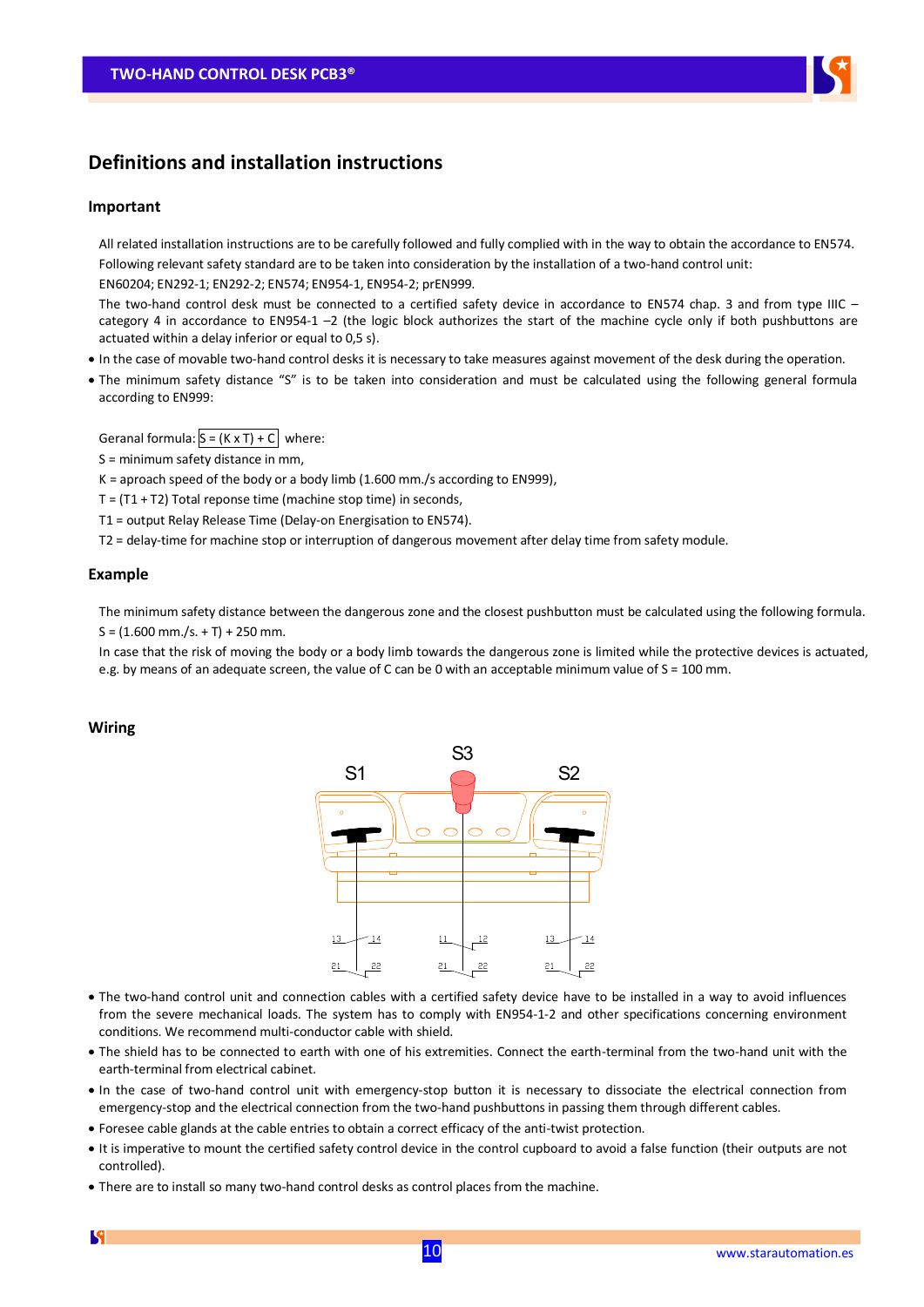

#### **Example of "two-hands" control wiring**

The following diagram shows the basic wiring of the activation pushbuttons S1 and S2 to a specific safety relay for control of the two-hands system. It is recommended to follow the manufacturer's safety relay for proper wiring.



\* Example of electrical wiring with a Duelco two-hand control relay HR-207, where it can get a category IIIC according to EN574, Cat.4 according to EN954-1 or PL e according to ISO 13849-1.



\* Example of pneumatic wiring with a Parker two-hand control relay PXP-A11, where it can get a category IIIA according to EN574, Cat.4 according to EN954-1 or PL c according to ISO 13849-1.

#### **Example of "Emergency Stop" control wiring**

The following diagram shows the basic wiring of the Emergency Stop pushbutton S3 to a specific safety relay for control of the Emergency Stop system. It is recommended to follow the manufacturer's safety relay for proper wiring.



 Example of electrical wiring with a Duelco emergency Stop control relay NST-2008F, where it can get a Cat.4 according to EN954-1 or PL e according to ISO 13849-1.

## **Maintenance and Inspection**

All security devices for persons shall be carefully tested and checked during the life cycle. The functions/elements to be tested are:

- Connecting cable between two-hand control desk an security device.
- Function of pushbuttons and contacts.
- Test and inspections of the protective device shall be carried out according to the current laws and regulations by qualified and trained persons.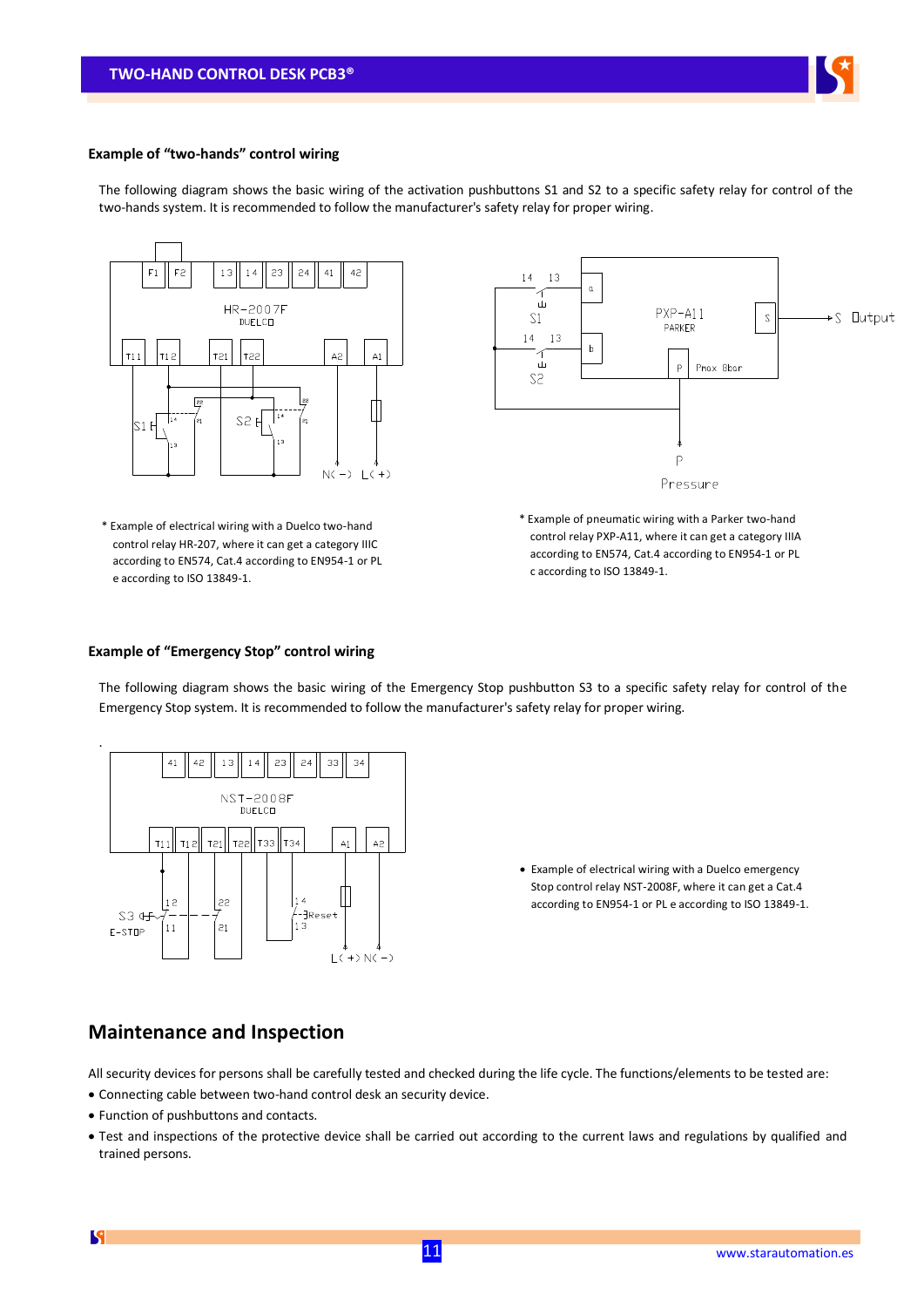

## **Overview of the European Standard EN 574: 1996**

#### **Extracts: DIFFERENT TYPES OF TWO-HAND UNITS AND SELECTION**

The following table shows the three types of two-hand units, their functions-features and the fundamental health & safety requirements from each type. The compliance with EN292 and the corresponding parts from EN60204-1 has to be achieved with the two-hand control units.

|                                          | <b>TYPE</b>    |              |     |   |              |
|------------------------------------------|----------------|--------------|-----|---|--------------|
| <b>PRESCRIPTIONS</b>                     |                | $\mathbf{H}$ | III |   |              |
|                                          |                |              | Α   | B | $\mathsf{C}$ |
|                                          |                |              |     |   |              |
| Use of both hands (simultaneous action)  | X              | X            | X   | X | X            |
| Link between input and output signal     | $\pmb{\times}$ | X            | X   | X | X            |
| Inhibiting the output signal             | X              | X            | X   | X | x            |
| Prevention of accidental operation       | X              | X            | X   | X | x            |
| Tamper-proof                             | X              | X            | X   | X | X            |
| Reiniciación de la señal de salida       |                | X            | X   | X | x            |
| Reinitialization of the output signal    |                |              | X   | X | X            |
| Use of category 1 conforming to EN 954-1 | X              |              | X   |   |              |
| Use of category 3 conforming to EN954-1  |                | X            |     | X |              |
| Use of category 4 conforming to EN 954-1 |                |              |     |   | X            |

#### **Extracts: Synchronous action**

The output signal is only generated if both pushbuttons are activing within a delay lower or equal to 0,5 s.



Beginning of the first input signal

• Note: in case that two or more two-hand control units are used to operate a machine, the synchronous action is only required for each two-hand control unit, but not between the control units.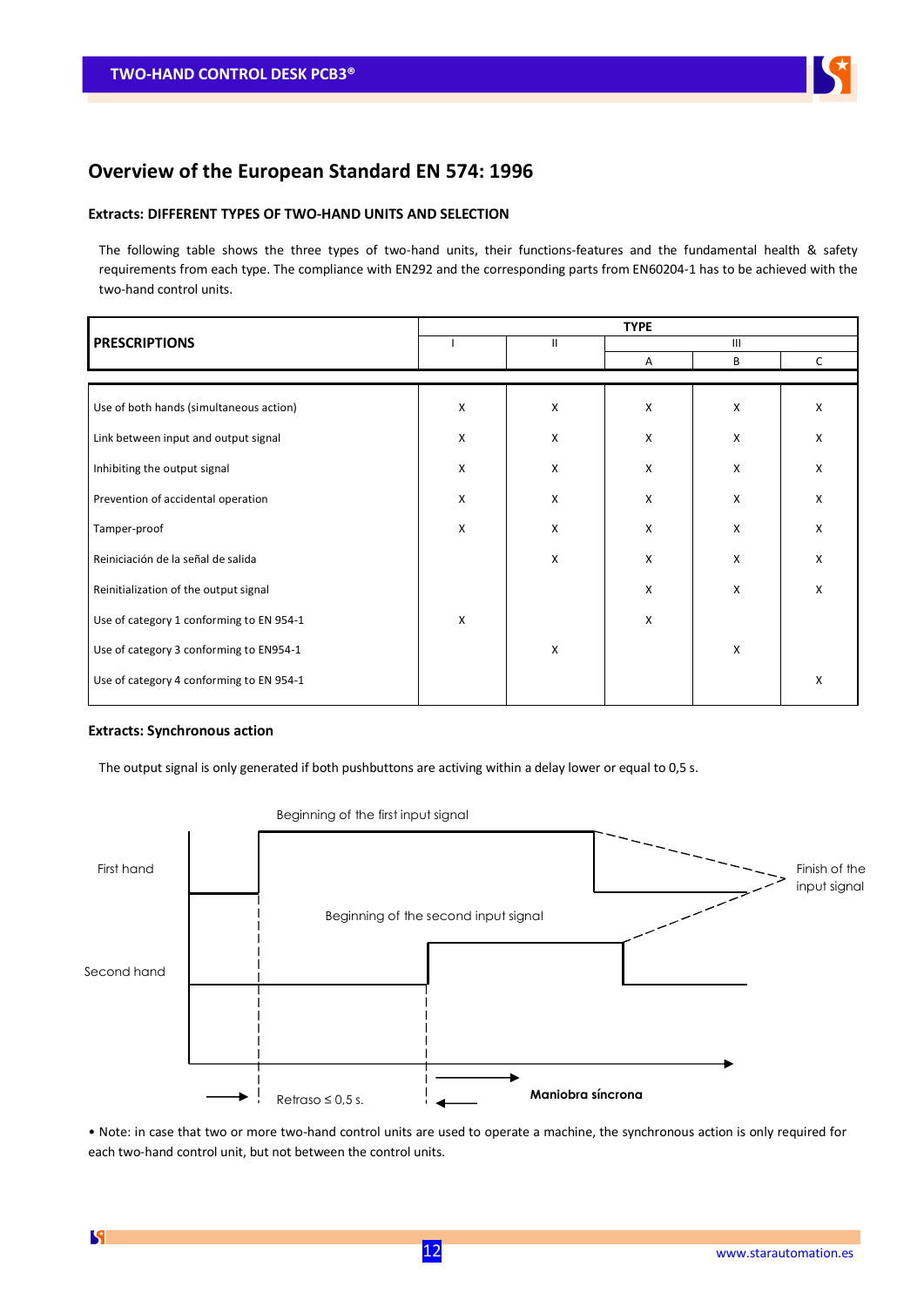

#### **Extract: Protection against accidental operation and tampering**

The pushbuttons of a two-hand control unit must be designed and positioned in a way that it is difficult to "tamper" with the protection offered by the two-hand control unit and to minimize the probability of accidental operation, conforming to the estimation of risk in the particular application.

The use of a single hand, the combination of one hand and/or other parts of the body, the use of simple auxiliary means that allow a tampering have to be taken into consideration in a way that it is impossible to reach the dangerous zone during a dangerous situation. An accidental operation (e.g. by the operator's clothes) has to be taken into account in the same way.

#### **• Tampering with a single hand**

It is necessary to take measures against tempering with a single hand. Here below you will find examples of appropriate measures:

Distance between the pushbuttons (internal dimension) of at least 260 mm.

One or more screens designed in a way that the distance between the pushbuttons including obstacle of at least 260 mm.

#### **• Tampering with one hand and the elbow of the same arm**

It is necessary to take measures against tampering with one hand and the elbow of the same arm. Here below you will find examples of appropriate measures:

One or more screens designed in a way that the pushbuttons cannot be actuated with the elbow and the finger of the hand of the same arm.

Cover designed in a way that the pushbuttons cannot be actuated with the elbow.

#### **• Tampering with one hand and other parts of the body (e.g. knee, hip)**

It is necessary to take measures against tampering with one hand and other parts of the body. Here below you will find examples of appropriate measures:

Positioning of the two-hand control unit on a horizontal or almost horizontal surface situated at least 1100 mm above the ground or the access platform. This arrangement prevents the operation with the hip.

In case of installation on a vertical or almost vertical surface, mounting of a protective collar around the pushbuttons.

Covers and/or screens designed in a way that the pushbuttons cannot be actuated with one hand and another part of the body.

#### **Indication:**

**The two hand control units PCB3® responds to these requirements to protect against accidental switching and neutralization long as all indications regarding installation and use are respected.**

13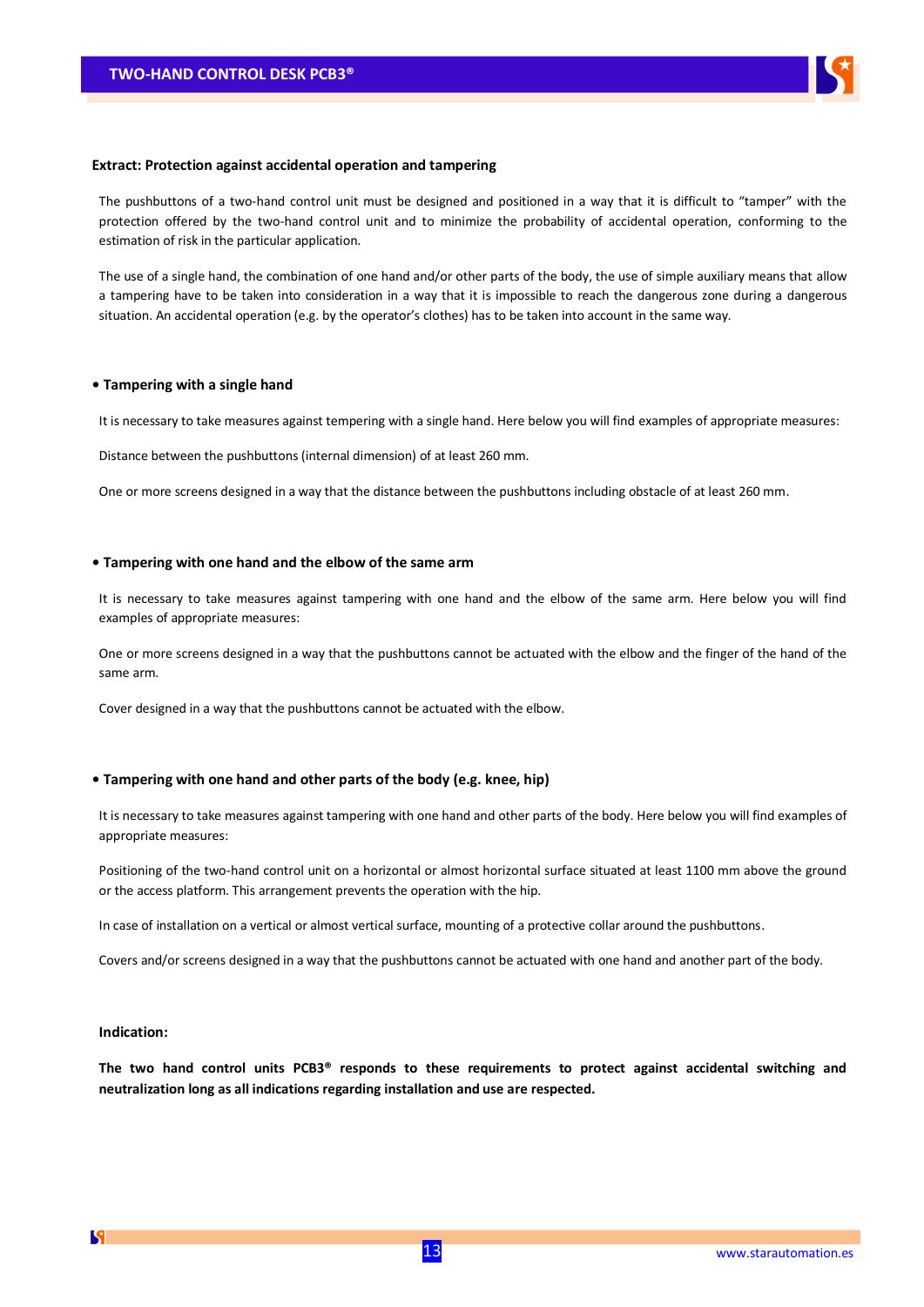

# **ANEX B (informative) of EN-574**

# **DIFFERENTS TYPE OF TWO-HAND CONTROL UNITS AND THEIR**

# **CORRESPONDENCE WITH THE CATEGORIES ACCORDING TO 954-1**

#### TABLE B.1

**F** 

| <b>Category</b> | <b>Requirements</b>                                                                                                                                                                                                                                                                                                                                                                                                                                                                                                                                                                                                                                                                                                                        | <b>Type of two-hand</b><br>control unit |
|-----------------|--------------------------------------------------------------------------------------------------------------------------------------------------------------------------------------------------------------------------------------------------------------------------------------------------------------------------------------------------------------------------------------------------------------------------------------------------------------------------------------------------------------------------------------------------------------------------------------------------------------------------------------------------------------------------------------------------------------------------------------------|-----------------------------------------|
| В               | Safety-related parts of machine controls and/or their safety equipment and<br>components must be designed, selected, assembled and combined to state-of-the-<br>art technological standards if they are to stand up to the influence which can be<br>expected to affect them. Safety related parts of category B controls can be affected<br>by loss of safety function when an error occurs. Some errors remain unidentified                                                                                                                                                                                                                                                                                                              |                                         |
| $\mathbf{1}$    | The requirements under category B apply initially. An additional requirement is the<br>utilization of components and principles which have proven themselves in terms of<br>safety-related technical performance.<br>This leads to greater safety-related reliability. However, the occurrence of an error<br>can lead to the loss of the safety function. Some errors remain unidentified.                                                                                                                                                                                                                                                                                                                                                | I y IIIA                                |
| 2               | The requirements under category B apply, along with the utilization of principles<br>which have proven themselves in terms of safety-related technical performance.<br>Moreover, the safety functions should be checked at suitable intervals. Testing can<br>be conducted automatically or manually, depends on the application and type of<br>machine.                                                                                                                                                                                                                                                                                                                                                                                   |                                         |
| 3               | The requirements under category B apply, along with the utilization of principles<br>which have proven themselves in terms of safety-related technical performance,<br>also apply here. Controls should also be designed so that a single error does not<br>cause a general loss of safety function(s), and that the single error be identified by<br>suitable means conforming with state-of-the-art technological standards (whenever<br>this can be conducted in a suitable manner).<br>The safety function in the safety-related parts of the category 3 controls is always<br>retained if a single error occurs. Some, but not all, errors are identified. A build-up<br>of unidentified errors can lead to a loss of safety function | II y IIIB                               |
| 4               | Controls must be designed so that a single error does not cause a general loss of<br>safety function(s). A single error must be identified during or prior to the next<br>requirement (whenever possible). If this is not possible, a build-up of errors should<br>not lead to a loss of safety function<br>Errors are identified on time in the safety-related parts of the category 4 control,<br>thus preventing a loss of safety function, or the safety function is retained despite<br>errors occurring                                                                                                                                                                                                                              | IIIC                                    |

5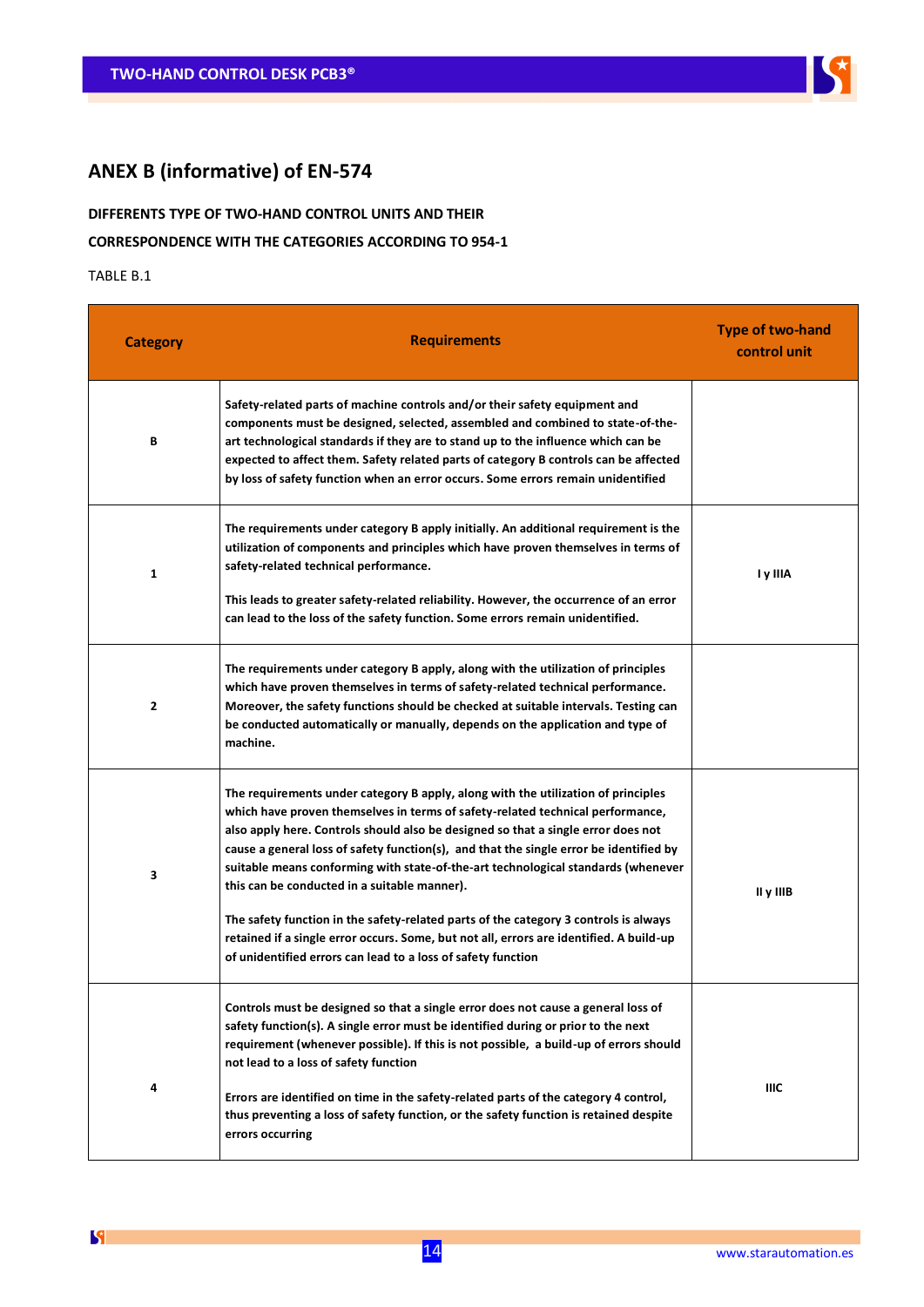





# CERTIFICADO DE CONFORMIDAD CE CE – DECLARATION OF CONFORMITY

Nosotros **Star Automation, S.L.**

*We* Carrer de Can Ribas, 6 P. I. Congost 08520-Les Franqueses del Vallès (Barcelona)

Declaramos bajo nuestra propia responsabilidad que el producto Declare under our own responsibility that the product

PCB3® - Pupitre de mando a dos manos *PCB3® - Two hand control desk*

Es conforme a la norma europea EN 574 *Conforms with the European standard EN 574*

*Marcaje CE: Mayo 2002 CE mark: May 2002*

Les Franqueses del Vallès, 5 de mayo 2002

Juan Fernández (Gerente)